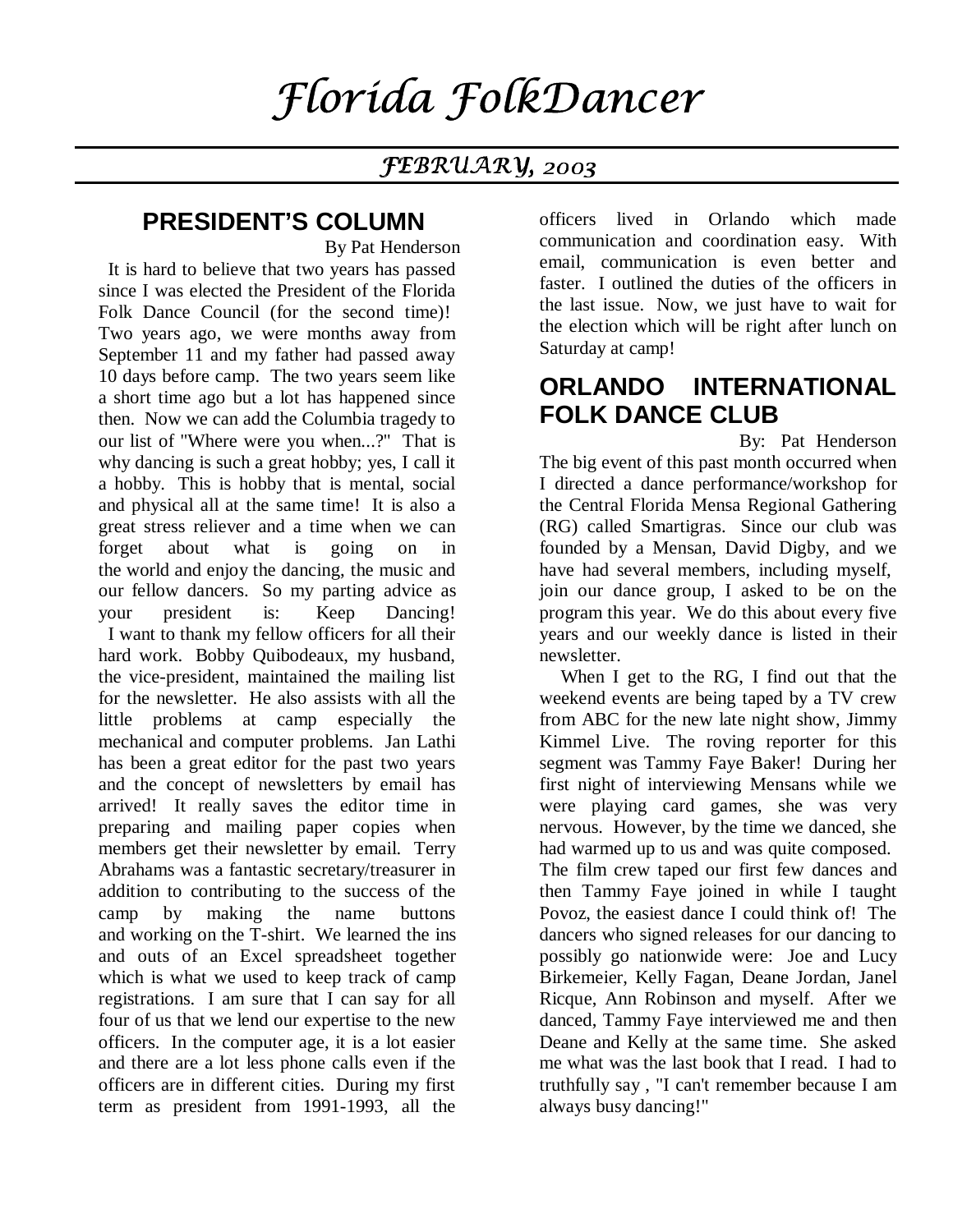Unfortunately, our local ABC does not broadcast this show. Check your local listing to see if you get it. They are sending a tape of the segment to our local Mensa chapter so I can see if they included the dancing or our interviews. I will let you know in the newsletter.

 In other news, six students from the Cultural Dance Society of Valencia Community College visited our group on February 5. They bring so much energy to the group!

**From Kelly Fagan:** Deane and I took the time to travel to Tarpon Springs for the Epiphany and Glendi Festival! Much fun!

Kelly

### **Olga Princi Scholarship**

 There were four winners of the Olga Princi Scholarship this year. They are:

**Donna McFarland** of Melbourne who will be the official camp photographer. She enjoys the English and International dance groups in the Melbourne area. She contributes greatly to the organization and work for special events of the groups.

**Florence Neubauer** of Orlando is a humanities and dance professor at Valencia Community College and Rollins College. Her "Dances of the World" class at Rollins has a wait list to get into the class. Florence has her Ph.D. in Dance History.

**Dan Lampert** of Orlando started dancing last November with the Orlando Israeli group and in December with OIFDC. He is a teacher of line and swing dancing in some local clubs.

#### **(OR)**

**David Stendel** of Orlando is a student at Valencia Community College. He attends the Cultural Dance Society there and actually is the main teacher at one of the weekly meetings. He has been teaching swing and Irish dancing this semester.

**Val VonHeeder** of Melbourne is Donna's husband. He will be playing in the impromptu band so he has a partial work scholarship also. He enjoys playing English and international music on his guitar with fellow band members, John Daly and Rachel Conrad.

# **Camp Schedule and Menu**

By: Pat Henderson

For those attending camp, here are a few details on the schedule and the menu. Camp officially opens at 4pm for registration. However, if you would like to arrive between 2 and 4pm, we could probably use some help setting up for camp. Dinner Friday is at 6pm. If you know ahead of time that you will not make dinner, please let me know (407-275-6247). Last year, we paid for about 10 no-shows on Friday evening. Breakfast is served at 8am and lunch is served at Noon. The food will be catered by Carmichael's Restaurant in Ocala. The menu for this year's camp is:

**Friday, Dinner:** Seafood Pasta, salad, vegetable, rolls, carrot cake

**Saturday, Breakfast**: Fresh squeezed OJ, scrambled eggs, bacon, hash browns

**Saturday, Lunch:** Baked Ziti, salad, vegetables, rolls, cookies

**Saturday, Dinner:** Herb chicken, red mashed potatoes, salad, vegetable, apple pie

**Sunday, Breakfast**: OJ, French toast, sausage, grits, fresh fruit tray

**Sunday, Lunch**: Chicken portobello, salad, penne pasta marinara, rolls, rice pudding

**Sunday, Dinner**: Chopped sirloin steak, mashed potatoes, salad, vegetable, rolls

**Monday, Breakfast**: OJ, rolls and muffins, biscuits, fruit tray, pancakes & eggs to order **Monday, Lunch:** Deli sandwiches, cobbler

 As always, there will be vegetarian and lactose intolerant options.

 Those with special diets should go through the line first. Also, there were no work stipends awarded this year so we may have to wipe the tables after each meal. If we do, volunteers will be sought at each meal time.

## **PALM COAST**

By Jan Lathi

 Betty Nehemias, who is planning to come to camp, is currently in Ontario, Canada, visiting her ailing sister. We hope her sister improves and that Betty can return in time to come to camp.

 Ruth Roth just returned from New York for a visit and plans to come to camp for two days. You'll meet her there. She is one very enthusiastic dancer and comes regularly to both of the Palm Coast groups.

 Milton Freifeld underwent back surgery a month ago and is slowly regaining his strength. We all wish him a speedy recovery!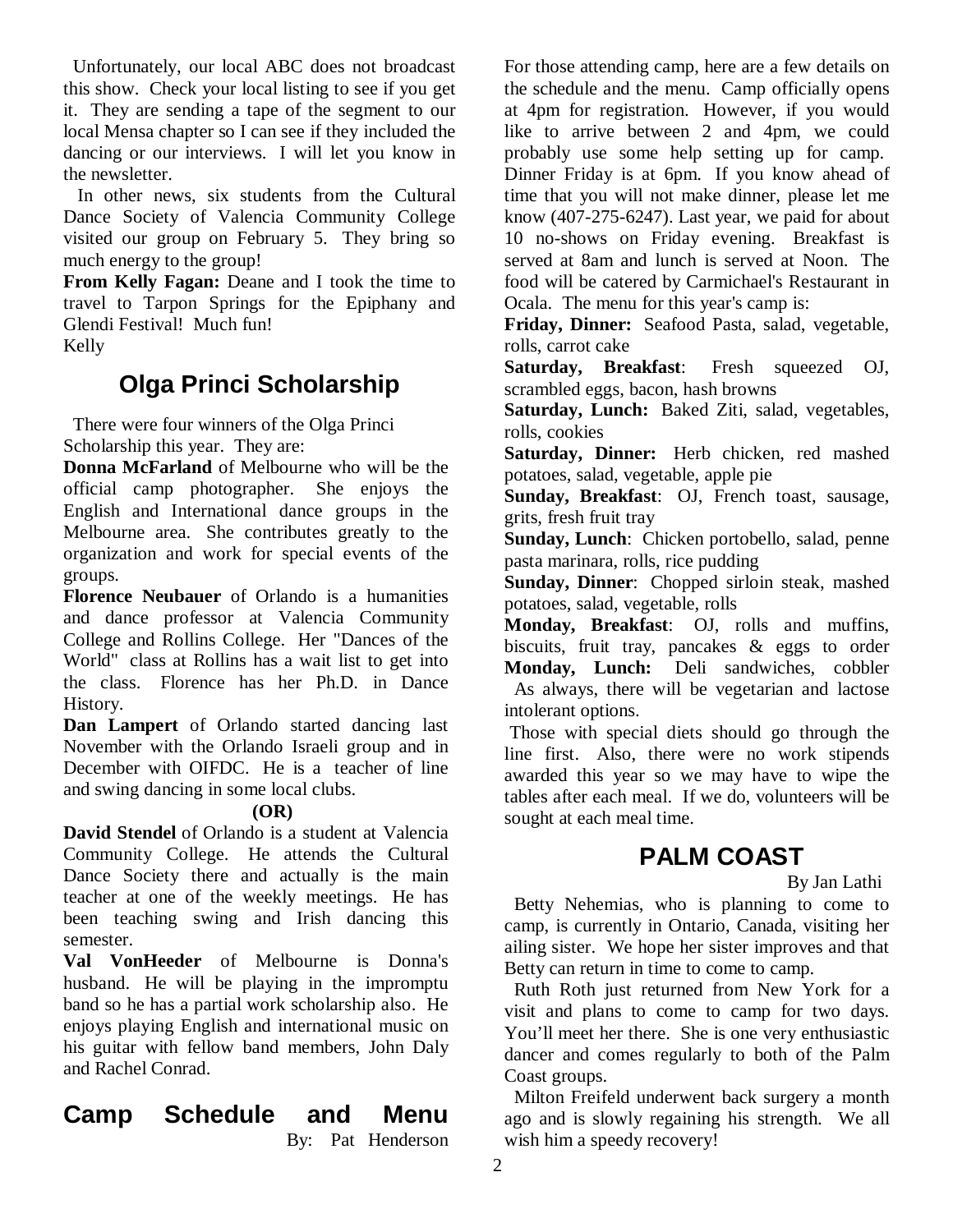#### **From Terry Abrahams:**

Dear Terry,

 We hope all is well with you. We enjoy your columns in the newsletter.

 We are still enjoying San Antonio and we are well.

Love to you and all the gang. Edwina (Scinta) and Hal

### **From Catie Geist:**

Here is the information about the ECD workshop and dance weekends in Berea, KY.

#### **Gene Murrow Workshop**

Musicians: Atossa Kramer, Daren Douglas, Al White Friday, March 14th 7:30PM until ? Saturday, March 15th - 10:00AM -12 noon and 7:30PM until ? Activities Room, Alumni Building Berea College Campus, Berea, KY Mail application to: Mary Harrell 501 Center Street, Berea, KY 40403 Entire workshop - \$25.00 Friday night only - \$10.00 Saturday morning only - \$8.00 Saturday night only - \$12.00 Plan Ahead! Bare Necessities in Berea Friday and Saturday, October 10 and 11, 2003

### **GAINESVILLE 40 AND COUNTING**

From Raluca Rosca

 On Friday Feb 7 we celebrated John Ward's 65 years of age and 40 years of folkdance in Gainesville. May many healthy, dancing years follow! The pleasant get-together at Becky and John's house included a tasty cake decorated with a most incredibly exact number of burning candles!

 John's newest painting and its participation in the Annual (UF Fine Arts) Faculty Show provoked a good deal of conversation as did the presence of friends long out of sight, but never out of mind: Karen (Sun Ray) Coletti (in town for the party as well as for the Medieval Faire), Sharon and Gary Dokter (back to busy work from a relaxing trip to Mexico) or Max and Diane Forkel (Diane is getting better after a soft tissue injury to her feet;

Max continues to transfer the music resources of the group from LP to MP3 formats- Bobby be aware).

 We ended the evening as any Friday evening should end --dancing in our 'new' (one year old by now) meeting place, Aerobics room #2 in the Student Recreational Center. Raluca did her best running the music for a selection of John's favorites, seasoned by surprise inserts (as the Black Earth Circle revived by Andy Pollock during his visit some 2 weeks ago). Jack and Linda's presence added to Sharon and Gary's and made possible doing a good number of our best couple dances (otherwise rusty by non-use because of, alas, lack of male dancers; any ideas for catchy advertising?). All in all it was a great evening.

 As for the breaking news, we have many: Ron Tomocik, the Denver-based accordionist that you might remember from Ronnie Brown's Slovak workshop would be in Florida during Spring Fling ( March 19-26 more exactly) and there is serious talk about a Polish night with live music on March 21st. But wait, there is more: Margaret has an overstock of authentic Turkish iasmas and wool socks for sale, perfect for the camp's cooler nights, Julieta counts the days until the closure for her first house, and Sam and Slagjana just passed through the trials of their respective Ph. D. qualifying exams. And even more: our (UFIFD) president Nicole is busy preparing a special event list, including invited instructors and performances for Black History month and Women History month.

 I'd better end now, leaving the story on Alunelul for Girlscouts and the account of Margarita Meownita's life of surprises for camp. Hope you'll recognize me among the new faces--the contra dance people are actively advertising G. Fogg's teaching!

See you all dancing,

Raluca

Also From Raluca:

 "Forever Tango" the longest running Tango show on Broadway in history is returning to Tampa Bay!!! It will be at the Tampa Bay Performing Arts Center for three nights on Tuesday March 11th, Wednesday March 12th, and Thursday March 13th.

 There has been some mix-up with the promotion for this engagement so the tickets have just now gone on sale. Excellent tickets available (starting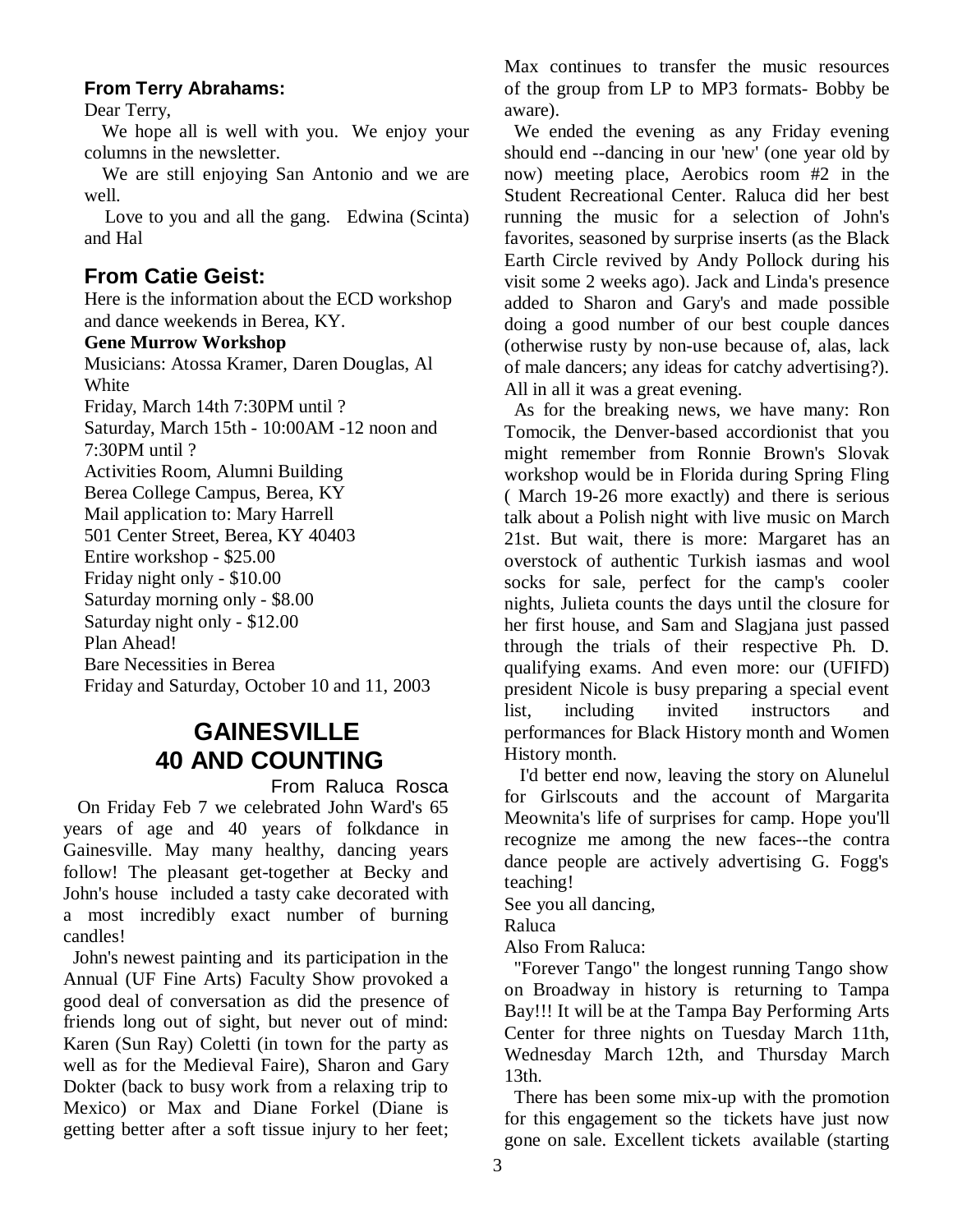in the front row) if you phone the box off. at (813) 229-7827 from noon - 8:00pm.

#### **From Jeanie Whitehead:**

#### Dear Jan,

 We do appreciate our Lifetime membership and each issue sends such "good energy" and brings "happy memories"!!!

 Many Thanks go to you all who have kept FFDC and the newsletter going these "many years" since we started !!!!!

 Since I am more or less relocated to N.C. and Cubby is in the process of moving, we would like our address changed to: 80 Marion Thomas Road, Franklin, N.C. 28734, telephone is 828-349-9222.

 Also two items I would like to have published: Son, Craig, who was FFDC President about 1980, and has been calling contras in the Asheville area, married (yes, for the first time, and we are delighted with his wife,Paula) on Aug. 31st (2002). They live in Hendersonville, N.C.

 Also daughter ,Randi, would like to get in contact with Safia Kahn, who folk danced in the G'ville area. Please call Randi at 941-923-4172 or e-mail her at randiwhitehead@hotmail.com. Again, thank you all muchly, Jeanie Whitehead

#### **From Susan Grant**:

Hi,

 It's almost time for another Contra dance! I really look forward to these Fridays because I have such a wonderful time dancing, listening to the music, visiting, and eating good food. Hope you can join in!

 The dance is a New England style Contra. It will be held on Friday, February 21st at Good Shepherd Episcopal Church, 1100 Stockton Street [corner of Stockton and Park Street].

 The beginners lesson starts at 7:30 (Lessons) and the dance runs from 8 until 11 pm. There is a \$6.00 Donation.

 There will be Live music from Meridan who did a fabulous job in January and refreshments at the break. Our caller is Jane Ewing who is coming in from Alabama. Lets show Jane a lively Florida dance group!

 Beginners are welcome and all dances are taught and called. For more information, call (904)220- 2422.

Hope to see you there, Susan and Carole

#### **From Thekla Kahn:**

 Marie Millett will be writing from now on, she said, but is out of town this week - so it will have to wait until next month. Would love to come to camp - but we are always deluged by family during that time, so I can't get away! Thekla

### **It's time to renew your membership!**

Memberships are generally due for renewal in February. If this is true for you, please use the Camp Registration Form enclosed in this issue as your renewal form. Send the completed form and your check for \$15.00 to Terry Abrahams, 701 W. Idlewild Ave., Tampa, FL, 33604. Please include your email address so we can verify that our records reflect any changes.

Don't forget to **bring to camp any handouts or flyers of upcoming events** to be available to participants at camp.

From Jackie Mills:

 Hi, I'm a folk dance teacher in Calgary and I have developed a program of adapted folk dances for people in wheelchairs. I have been teaching Sit'N'Dance for 6 (years?) to people in nursing homes, long term care facilities, adult day programs and senior's lodges. I've also been doing classes and workshops in several other cities, training staff to use/run similar programs. Another folk dance teacher out here suggested I write an article about the sit down dance classes to submit to the Florida Folkdancer … (newsletter), which I have done. Would you know who I would contact to see if the … (newsletter) would be interested in an article and, if there is interest, how I could go about submitting it. Thanks for any advice you can give me.

Sincerely,

Jackie Mills

P.S. There's a web site at www.sitndance.ca if anyone is interested in a summary of what i'm doing.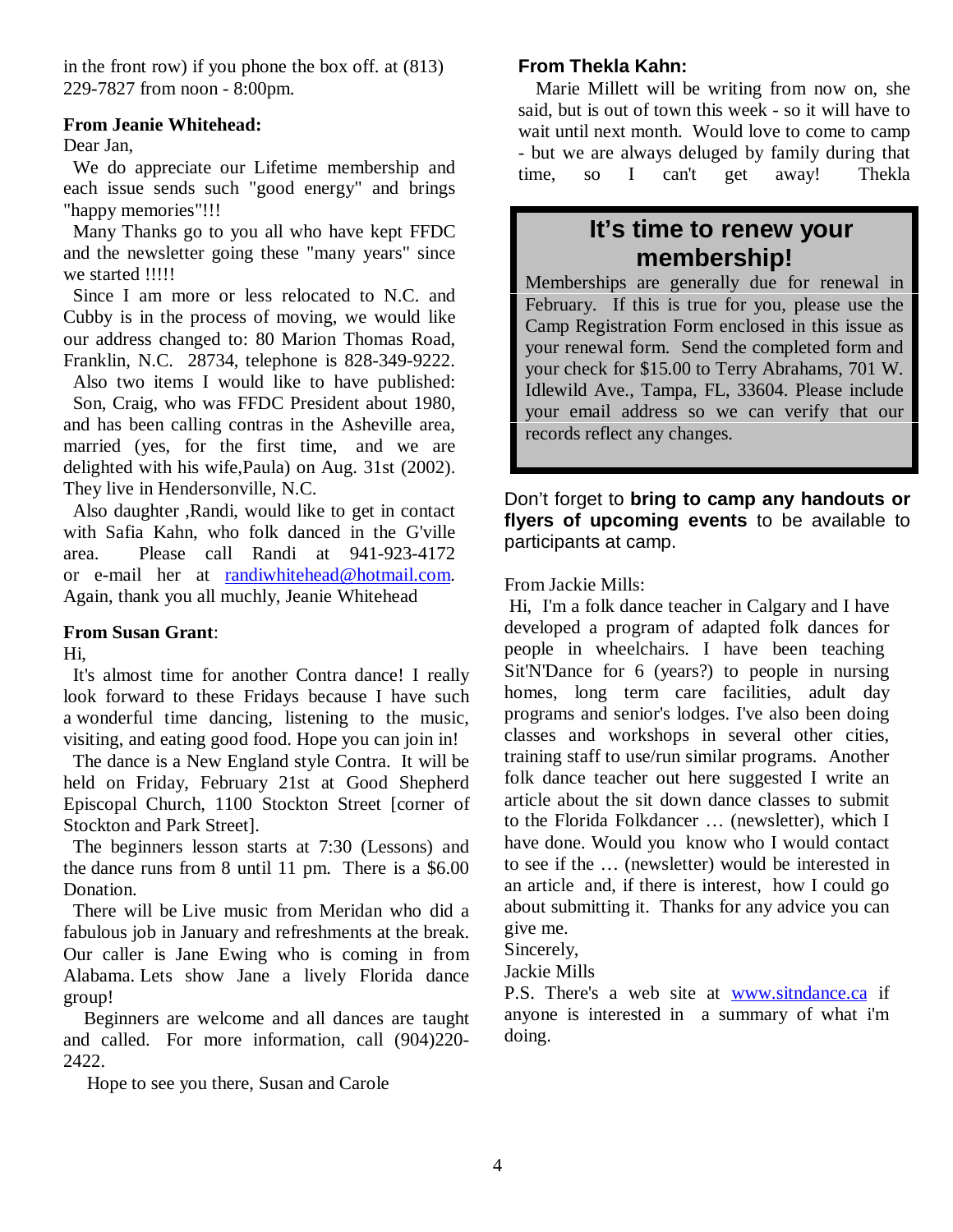### **Florida FolkDancer**

The Florida FolkDancer is a monthly publication of the Florida Folk Dance Council, Inc., a non-profit corporation whose purpose is to further knowledge, performance, and recreational enjoyment of International Folk Dance.

President: Pat Henderson 9859 Berry Dease Rd. Orlando, FL 32825 407-275-6247 henderp@bellsouth.net Vice-President: Bobby Quibodeaux Treasurer/Secretary: Terry Abrahams

Please send all submissions to: Newsletter Editor: Jan Lathi 38 St. Andrews Court. Palm Coast, FL 32137 amarjan@bestnetpc.com

Deadline: 1st of the month prior to publication

Articles in the Florida Folk Dancer are a copyright of the Florida Folk Dance Council, Inc., or of their individual authors.

Subscriptions are \$15 per year and include membership in the Florida Folk Dance Council. The membership year runs from one Annual Camp (usually February) to the next. Members can receive the newsletter electronically if desired.

Check the following website for further information on folk dancing in Florida: www.folkdance.org

Send your items for ethnic and dance happenings by emailing or mailing to the editor by the  $1st^h$  of the month deadline for inclusion in the following month's newsletter.

### **CAMP EMERGENCY PHONE NUMBER: 352-236-2302**

### **Mark Your Calendar:**

 **Florida Folk Dance Camp**, Feb, 21-24, 2003. (See information elsewhere in this issue.)

**Greek Festival in Melbourne,** Feb. 29-Mar 2, St. Katherine Greek Orthodox Church, 5965 N. Wickham Rd., Melbourne, FL. Info: 321-254- 1045.

 **Tammies, March 8, 2003.** Crescent City, George C. Miller Middle School Auditorium, 7 pm. Contact Jean Labonte, Crescent City YMCA. 386- 698-2342

 **Spring Fling 2003,** March 22, 2003, Port Orange Adult Activities Center, 4790 South Ridgewood Ave., Port Orange. Info: Julius, 904-252-5738

 **16th Annual Israeli Dance Workshop,** March 29- 30, 2003 – with guest teacher Dany Benshalom, JCC of Greater Orlando. For additional information please contact Debbie Meitin, 407-788- 7277 or dmeitin@cfl.rr.com. Flyers can be picked up at Florida Dance Camp Feb. 21-24.

**Rang Tang, April 25-27, 2003,** in Decatur, Georgia. Info: Call 404-292-7176.

**Buffalo Gap Camp,** June 28-July 5, 2003. Norwegian and Swedish Music and Dance at Buffalo Gap Camp. email: fiddlesandfeet@aol.com or visit: www.nordicfiddlesandfeet.org (865) 522-0515. \$555.

 **Folklore and Heritage Tour in Slovakia**, July 3- 14, 2003. Dance classes, Vychodna and Detva Folk Festivals, meetings with village groups, folk concert, museums, historical sites. Transport from Vienna (Schwechat) or Bratislava airports, airconditioned bus, full board, hotel accommodations. Slovak Director: Pavol Pitonak 3art@3art.sk www.3art.sk/folktrip.htm U.S.A. Coordinator/Contact: Vonnie R. Brown, 1717

Applewood Road, Baton Rouge, LA 70808 vrbfolk@prodigy.net Tel/fax: (225) 766-8750

**Sharpes Assembly 6th annual contra and Eng. Country dance festival,** Oct. 3-5, 2003. Contact: Geo. Senyk, 4300 N. Indian River Dr., Cocoa, FL 32927, 321-636-2209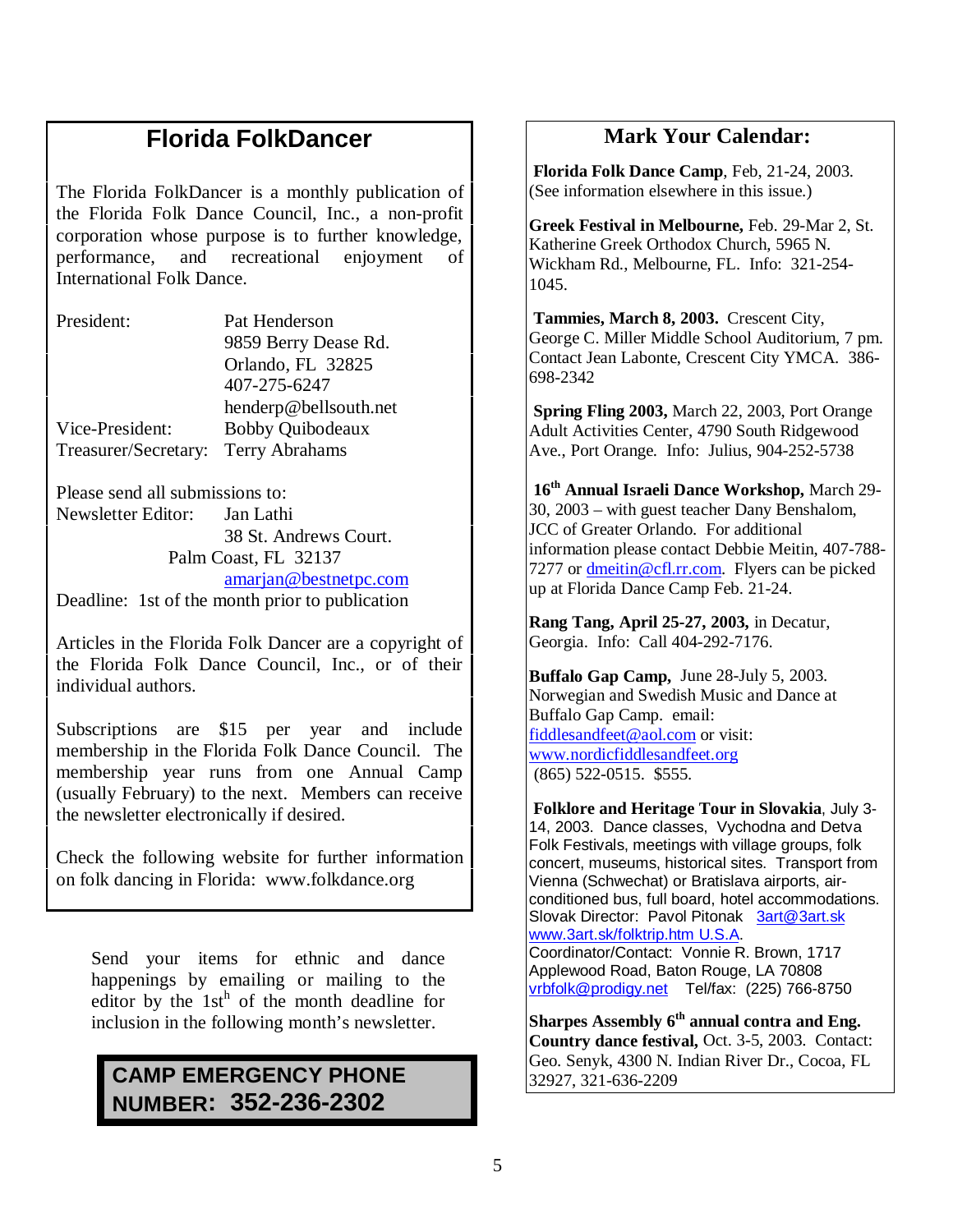Florida Folk Dance Council c/o Lathi 38 St. Andrews Court Palm Coast, FL 32137

**First Class**

**See you at camp! February 21-24, 2003.**

**Don't miss the 16th annual Israeli Dance Workshop, March 29-30, 2003 (see indide)**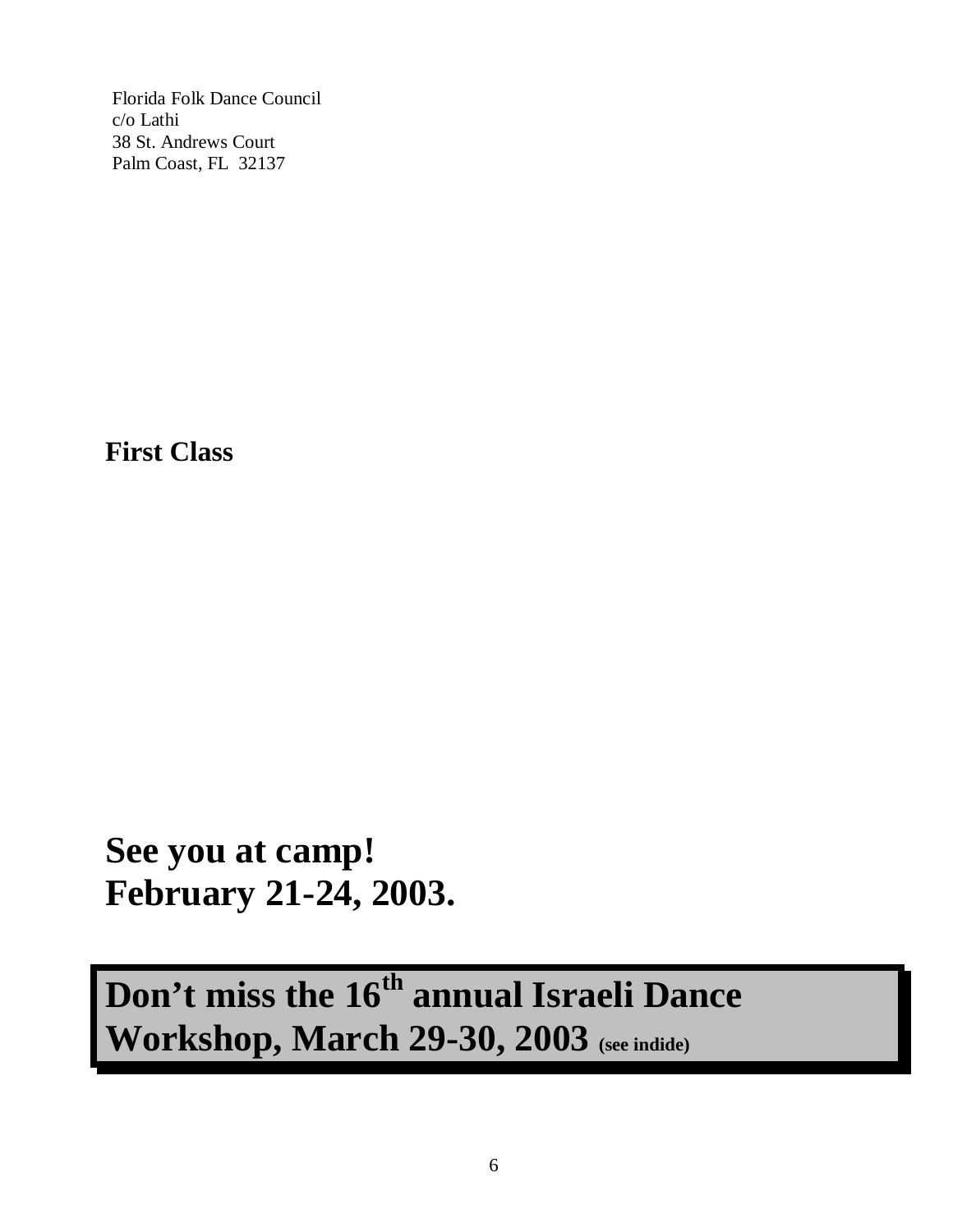#### **Florida Folk Dance Council, Inc. Presents: Florida Folk Dance Camp with George Fogg and Lee Otterholt February 21-24, 2003 in Silver Springs, Florida**

|                                                                                     |                                     | <b>REGISTRATION FORM</b> |  |  |          | (One per person please)                                                                                            |  |                                                                                                                                                                                                                                                                                                                        |                             |
|-------------------------------------------------------------------------------------|-------------------------------------|--------------------------|--|--|----------|--------------------------------------------------------------------------------------------------------------------|--|------------------------------------------------------------------------------------------------------------------------------------------------------------------------------------------------------------------------------------------------------------------------------------------------------------------------|-----------------------------|
|                                                                                     |                                     |                          |  |  |          |                                                                                                                    |  |                                                                                                                                                                                                                                                                                                                        |                             |
|                                                                                     |                                     |                          |  |  |          |                                                                                                                    |  |                                                                                                                                                                                                                                                                                                                        |                             |
|                                                                                     |                                     |                          |  |  |          |                                                                                                                    |  |                                                                                                                                                                                                                                                                                                                        |                             |
|                                                                                     |                                     |                          |  |  |          |                                                                                                                    |  |                                                                                                                                                                                                                                                                                                                        |                             |
|                                                                                     | <b>Camp Fees:</b>                   |                          |  |  |          |                                                                                                                    |  |                                                                                                                                                                                                                                                                                                                        |                             |
| <b>Full Time</b>                                                                    |                                     |                          |  |  |          |                                                                                                                    |  |                                                                                                                                                                                                                                                                                                                        |                             |
|                                                                                     |                                     |                          |  |  |          | \$200.00                                                                                                           |  |                                                                                                                                                                                                                                                                                                                        | = ________                  |
| __ On campus (Three nights, nine meals)<br>__ Off campus (Three nights, nine meals) |                                     |                          |  |  | \$150.00 |                                                                                                                    |  |                                                                                                                                                                                                                                                                                                                        | $=$ _________               |
| <b>Part Time</b>                                                                    |                                     |                          |  |  |          |                                                                                                                    |  |                                                                                                                                                                                                                                                                                                                        |                             |
|                                                                                     |                                     |                          |  |  |          | \$140.00                                                                                                           |  |                                                                                                                                                                                                                                                                                                                        | = _________                 |
| __ Two nights, six meals, ON campus<br>One night, five meals, ON campus             |                                     |                          |  |  |          | \$110.00                                                                                                           |  | $=$ $\frac{1}{2}$ $\frac{1}{2}$ $\frac{1}{2}$ $\frac{1}{2}$ $\frac{1}{2}$ $\frac{1}{2}$ $\frac{1}{2}$ $\frac{1}{2}$ $\frac{1}{2}$ $\frac{1}{2}$ $\frac{1}{2}$ $\frac{1}{2}$ $\frac{1}{2}$ $\frac{1}{2}$ $\frac{1}{2}$ $\frac{1}{2}$ $\frac{1}{2}$ $\frac{1}{2}$ $\frac{1}{2}$ $\frac{1}{2}$ $\frac{1}{2}$ $\frac{1}{2$ |                             |
| ___ One night, three meals, ON campus                                               |                                     |                          |  |  |          | \$70.00                                                                                                            |  |                                                                                                                                                                                                                                                                                                                        |                             |
| ___ Two nights, six meals, OFF campus                                               |                                     |                          |  |  |          | \$110.00                                                                                                           |  | = __________                                                                                                                                                                                                                                                                                                           |                             |
| ___ One night, five meals, OFF campus                                               |                                     |                          |  |  |          | \$95.00                                                                                                            |  | $\equiv$ 100 $\pm$ 100 $\pm$                                                                                                                                                                                                                                                                                           |                             |
| One night, three meals, OFF campus                                                  |                                     |                          |  |  | \$55.00  |                                                                                                                    |  |                                                                                                                                                                                                                                                                                                                        | $=$                         |
|                                                                                     |                                     |                          |  |  |          | $RV's = OFF$ campus fee + \$20.00 per vehicle   Tents = OFF campus fee                                             |  |                                                                                                                                                                                                                                                                                                                        | $= \underline{\hskip 10mm}$ |
|                                                                                     | FFDC Membership (one per household) |                          |  |  |          |                                                                                                                    |  |                                                                                                                                                                                                                                                                                                                        |                             |
|                                                                                     |                                     |                          |  |  |          |                                                                                                                    |  |                                                                                                                                                                                                                                                                                                                        |                             |
| $\overline{s}$                                                                      | M <sub>1</sub>                      |                          |  |  |          | L   XL   Royal Blue     Royal Purple                                                                               |  | Olive                                                                                                                                                                                                                                                                                                                  |                             |
|                                                                                     |                                     |                          |  |  |          |                                                                                                                    |  |                                                                                                                                                                                                                                                                                                                        |                             |
|                                                                                     |                                     |                          |  |  |          |                                                                                                                    |  |                                                                                                                                                                                                                                                                                                                        |                             |
|                                                                                     |                                     |                          |  |  |          | Contributions to Olga Princi Scholarship are appreciated (but not required)                                        |  |                                                                                                                                                                                                                                                                                                                        |                             |
|                                                                                     |                                     |                          |  |  |          | If you are a current member, take a \$5.00 discount (one per household).                                           |  |                                                                                                                                                                                                                                                                                                                        | $= ($ $ )$                  |
|                                                                                     |                                     |                          |  |  |          | If postmarked by January 15, take a \$10.00 discount (Full time only)                                              |  |                                                                                                                                                                                                                                                                                                                        | $= ($ - $)$                 |
|                                                                                     | Student discount of \$10 per day    |                          |  |  |          |                                                                                                                    |  |                                                                                                                                                                                                                                                                                                                        | $= ($ $ )$                  |
|                                                                                     |                                     |                          |  |  |          | <b>TOTAL PAYMENT</b>                                                                                               |  |                                                                                                                                                                                                                                                                                                                        | $=$ \$                      |
|                                                                                     |                                     |                          |  |  |          | Night parties are on a walk-in basis: \$10 (\$5 students) per night                                                |  |                                                                                                                                                                                                                                                                                                                        |                             |
|                                                                                     |                                     |                          |  |  |          | NOTE: First meal is dinner on Friday; last meal is lunch on Monday<br>Check the following meals you will be eating |  |                                                                                                                                                                                                                                                                                                                        |                             |

| (B=Breakfast, L= Lunch, D=Dinner)                               |       |       |       |               |  |       |       |       |  |  |  |
|-----------------------------------------------------------------|-------|-------|-------|---------------|--|-------|-------|-------|--|--|--|
| Fri D                                                           | Sat B | Sat L | Sat D | Sun B I Sun L |  | Sun D | Mon B | Mon L |  |  |  |
|                                                                 |       |       |       |               |  |       |       |       |  |  |  |
| Please check the following nights you will be sleeping at camp: |       |       |       |               |  |       |       |       |  |  |  |
| Friday                                                          |       |       | Sat   |               |  |       | Sun   |       |  |  |  |
|                                                                 |       |       |       |               |  |       |       |       |  |  |  |

**Special Diet Preference: Vegetarian \_\_\_\_ Lactose Intolerant \_\_\_\_ Other \_** 

**Expect to share a cabin with other dancers. Cabin maximum is 8 people.**

**Please Note:** Remember that dancing, like any physical activity, carries the risk of injury. We dance on a concrete floor covered with linoleum tiles. The Camp environment is rural with limited lighting and rough walkways. Neither Florida Folk Dance Council, Inc., nor its members, officers, or directors have the resources to cover the costs of injuries or illness. While we don't want to discourage anyone from coming to Camp, your attendance is your representation that you have adequate insurance or other resources to cover your medical costs, lost wages, and pain and suffering without recourse to the Florida Folk Dance Council, Inc. or its officers, directors or members

should you suffer any injury.<br>Make check payable to "FFDC" Send To: Call: Terry at 813-234-1231 or 701 W Idlewild Ave. Note as the web web page: www.folkdance.org Tampa, FL 33604

#### Any questions about registration?

Terry Abrahams email to: terry.abrahams@verizon.net